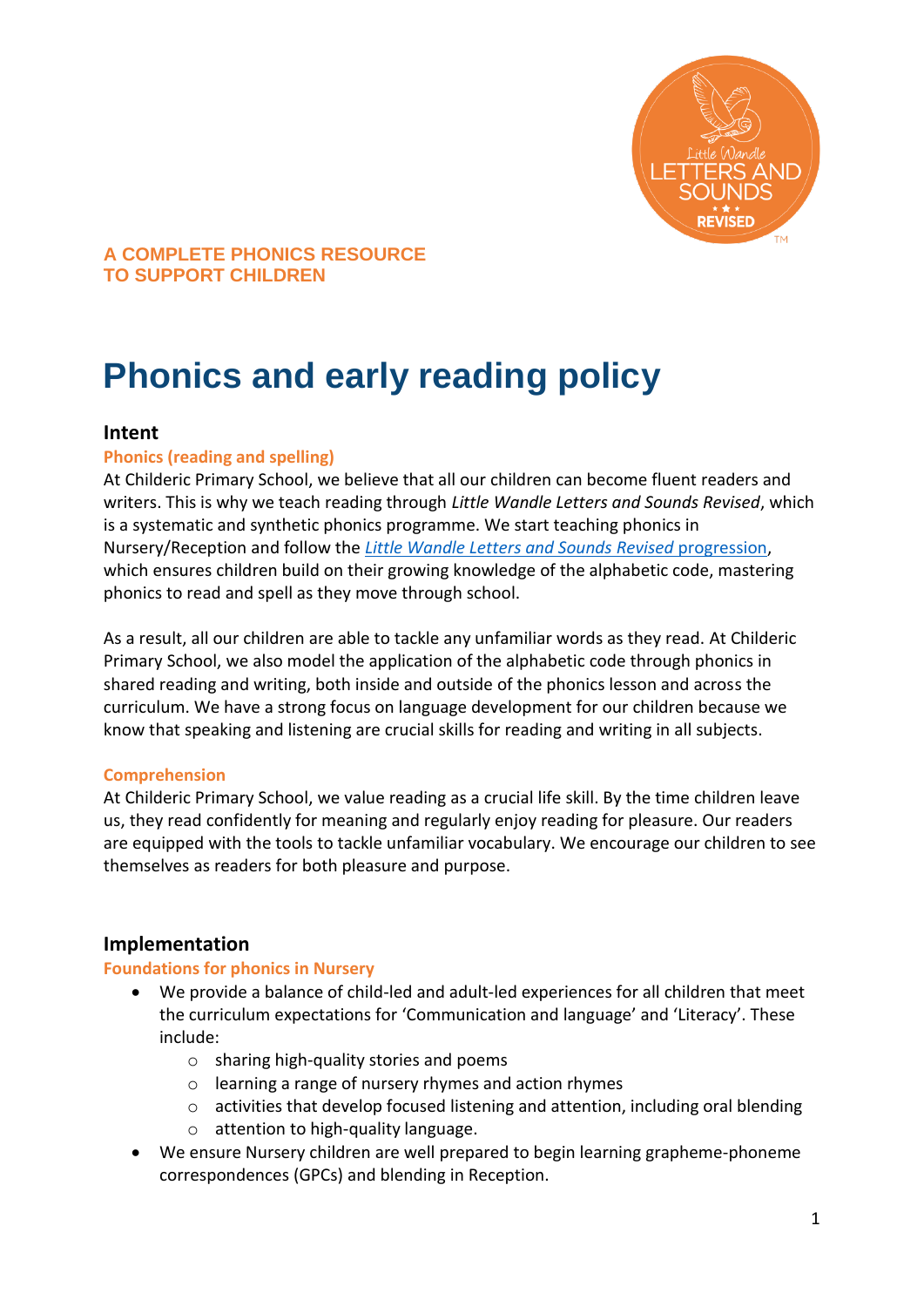

# **Daily phonics lessons in Reception and Year 1**

- We teach phonics for 30 minutes a day. In Reception, we build from 10-minute lessons, with additional daily oral blending games, to the full-length lesson as quickly as possible. Each Friday, we review the week's teaching to help children become fluent readers.
- Children make a strong start in Reception: teaching begins in Week 2 of the Autumn term.
- We follow the *[Little Wandle Letters and Sounds Revised](https://wandlelearningtrust.sharepoint.com/sites/WTSA2/Shared%20Documents/Forms/AllItems.aspx?csf=1&web=1&e=dA5Kg8&cid=c07c4b6e%2D7eff%2D4834%2Db0a2%2De34e77f1195a&FolderCTID=0x0120002B68E4606EDEEB42917E483D1520364F&id=%2Fsites%2FWTSA2%2FShared%20Documents%2FLetters%20and%20Sounds%2FLetters%20and%20Sounds%20Revised%2FSigned%20off%20files%2FProgramme%20Overview%5FReception%20and%20Year%201%2Epdf&parent=%2Fsites%2FWTSA2%2FShared%20Documents%2FLetters%20and%20Sounds%2FLetters%20and%20Sounds%20Revised%2FSigned%20off%20files)* expectations of progress:
	- o Children in Reception are taught to read and spell words using Phase 2 and 3 GPCs, and words with adjacent consonants (Phase 4) with fluency and accuracy.
	- $\circ$  Children in Year 1 review Phase 3 and 4 and are taught to read and spell words using Phase 5 GPCs with fluency and accuracy.

## **Daily Keep-up lessons ensure every child learns to read**

- Any child who needs additional practice has daily Keep-up support, taught by a fully trained adult. Keep-up lessons match the structure of class teaching, and use the same procedures, resources and mantras, but in smaller steps with more repetition, so that every child secures their learning.
- We timetable daily phonics lessons for any child in Year 2 or 3 who is not fully fluent at reading or has not passed the Phonics screening check. These children urgently need to catch up, so the gap between themselves and their peers does not widen. We use the *Little Wandle Letters and Sounds Revised* assessments to identify the gaps in their phonic knowledge and teach to these using the Keep-up resources – at pace.
- If any child in Year 3 to 6 has gaps in their phonic knowledge when reading or writing, we plan phonics 'catch-up' lessons to address specific reading/writing gaps. These short, sharp lessons last 10 minutes and take place at least three times a week.

## **Teaching reading: Reading practice sessions**

- We teach children to read through reading practice sessions
- These:
	- o are taught by a fully trained adult to small groups of children
	- o use books matched to the children's secure phonic knowledge using the *Little Wandle Letters and Sounds Revised* assessments
	- $\circ$  are monitored by the class teacher, who rotates and works with each group on a regular basis.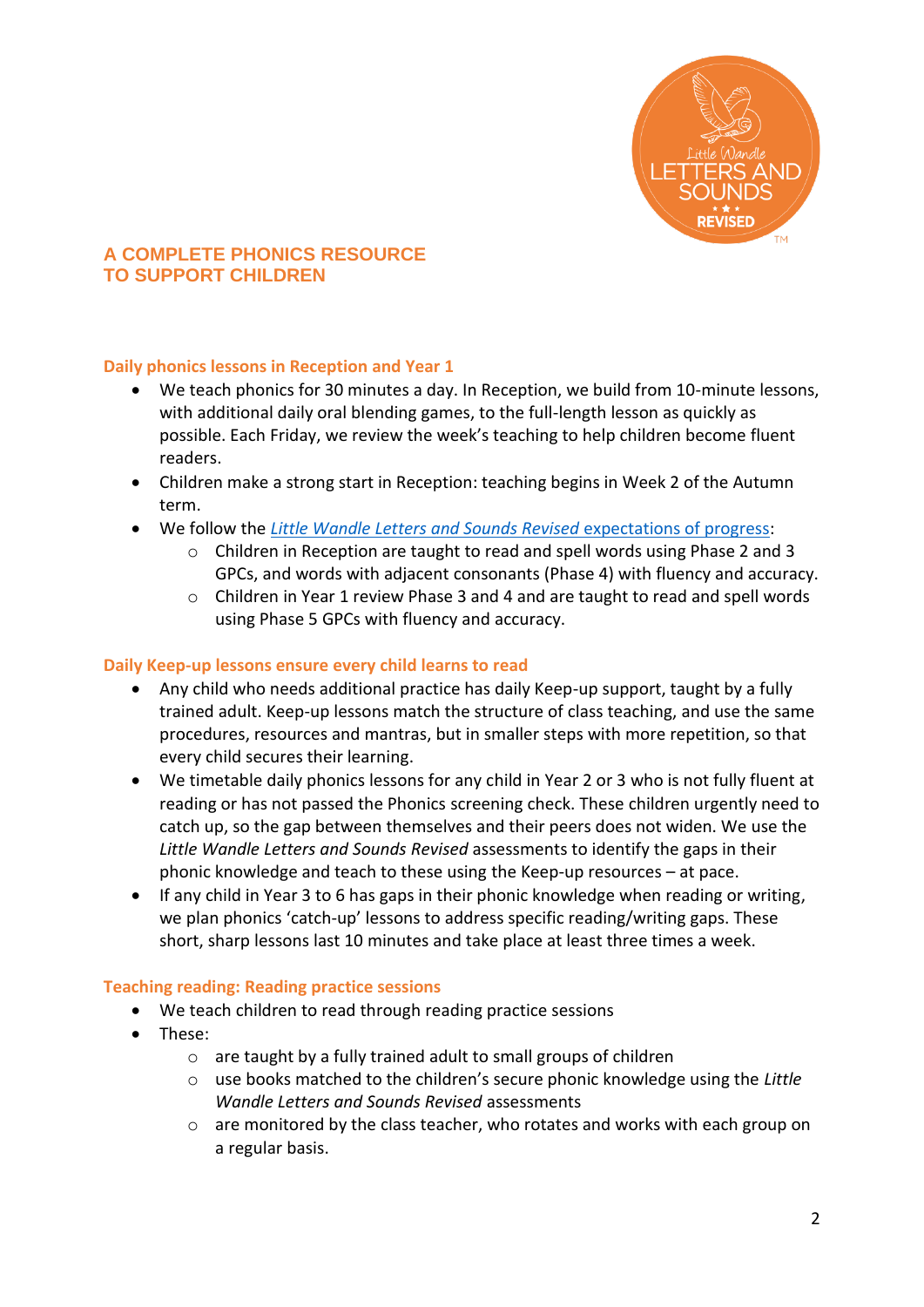

- Each reading practice session has a clear focus, so that the demands of the session do not overload the children's working memory. The reading practice sessions have been designed to focus on three key reading skills:
	- o decoding
	- o prosody: teaching children to read with understanding and expression
	- o comprehension: teaching children to understand the text.
- In Reception these sessions start in Week 4. Children who are not yet decoding have daily additional blending practice in small groups, so that they quickly learn to blend and can begin to read books.
- In Year 2 and 3, we continue to teach reading in this way for any children who still need to practise reading with decodable books.

# **Home reading**

- The decodable reading practice book is taken home to ensure success is shared with the family.
	- $\circ$  Reading for pleasure books also go home for parents to share and read to children.
	- o We use the *[Little Wandle Letters and Sounds Revised](https://www.littlewandlelettersandsounds.org.uk/resources/for-parents/)* parents' resources to engage our families and share information about phonics, the benefits of sharing books, how children learn to blend and other aspects of our provision, both online and through workshops.

## **Additional reading support for vulnerable children**

 Children in Reception and Year 1 who are receiving additional phonics Keep-up sessions read their reading practice book to an adult daily.

## **Ensuring consistency and pace of progress**

- Every teacher in our school has been trained to teach reading, so we have the same expectations of progress. We all use the same language, routines and resources to teach children to read so that we lower children's cognitive load.
- Weekly content grids map each element of new learning to each day, week and term for the duration of the programme.
- Lesson templates, Prompt cards and How to videos ensure teachers all have a consistent approach and structure for each lesson.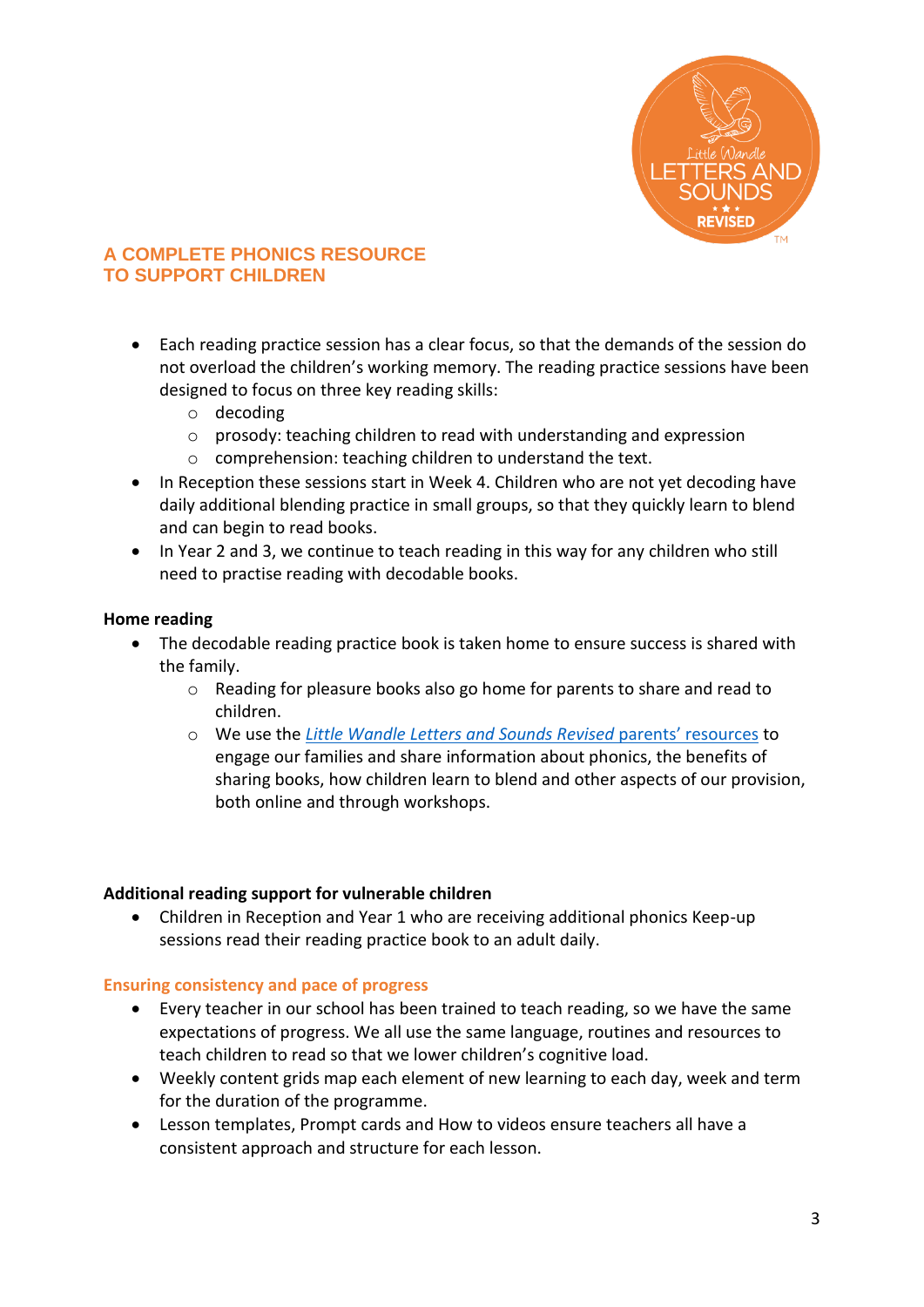

 The Reading Leader and SLT use the Audit and Prompt cards to regularly monitor and observe teaching; they use the summative data to identify children who need additional support and gaps in learning.

# **Ensuring reading for pleasure**

*'Reading for pleasure is the single most important indicator of a child's success.'* (OECD 2002) *'The will influences the skill and vice versa.'* (OECD 2010)

We value reading for pleasure highly and work hard as a school to grow our Reading for Pleasure pedagogy.

- We read to children every day. We choose these books carefully as we want children to experience a wide range of books, including books that reflect the children at Childeric and our local community as well as books that open windows into other worlds and cultures.
- Every classroom has an inviting book corner that encourages a love for reading. We curate these books and talk about them to entice children to read a wide range of books.
- In Nursery/Reception, children have access to the reading corner every day in their free flow time and the books are continually refreshed.
- Children from Nursery/Reception onwards have a home reading record. The parent/carer records comments to share with the adults in school and the adults will write in this on a regular basis to ensure communication between home and school.
- As the children progress through the school, they are encouraged to write their own comments and keep a list of the books/authors that they have read.

# **Impact**

## **Assessment**

Assessment is used to monitor progress and to identify any child needing additional support as soon as they need it.

- **[Assessment for learning](https://www.littlewandlelettersandsounds.org.uk/wp-content/uploads/2021/03/LS-KEY-GUIDANCE-GETTING-STARTED-ASSESSMENT-FINAL.pdf)** is used:
	- o daily within class to identify children needing Keep-up support
	- o weekly in the Review lesson to assess gaps, address these immediately and secure fluency of GPCs, words and spellings.
- **[Summative assessment](https://www.littlewandlelettersandsounds.org.uk/resources/my-letters-and-sounds/assessment-tools/)** is used: